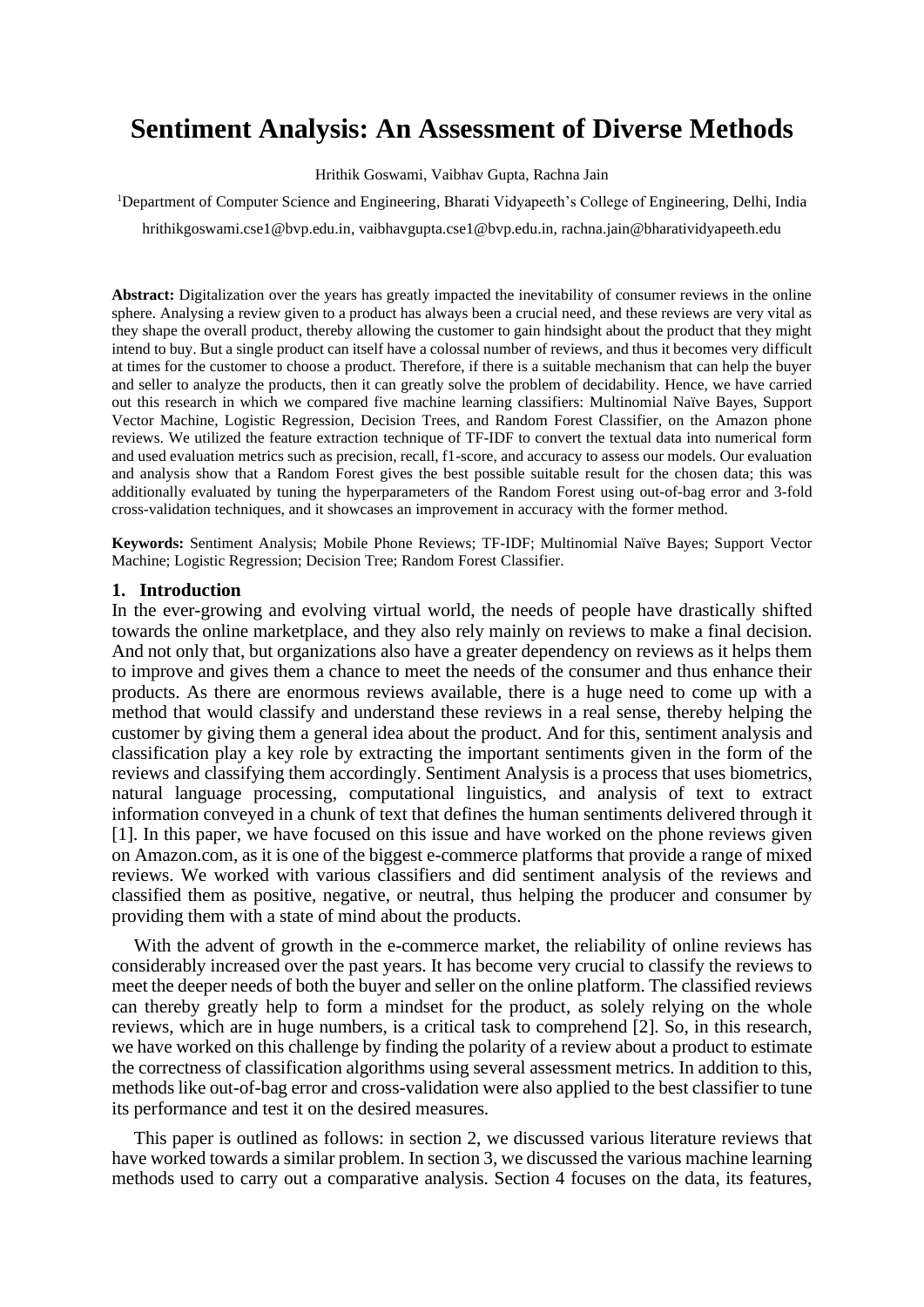methodology, and implementation. In sections 5 and 6, we have given the experimental results obtained, and a comparison of the same is also done. In section 7, analysis of the best classifier is carried out based upon the experimental results attained in previous sections. Finally, we concluded the findings of our paper with possible future scope in section 8.

#### **2. Related Work**

Several distinct but similar work in this field on a variety of data has been done in the recent past, and they have been considered in this review.

Callen Rain in [3] utilized the current work done in the area of NLP on the reviews on Amazon and used Naïve Bayesian and Decision list classifiers for sentiment analysis and also compared features like bag-of-words and bigrams for their efficacy. Their analysis showed that the Naïve Bayes classifier worked well with over 800 features as well as the highest accuracy was also obtained with it. K. Ghag and K. Shah in [4] did a comparative investigation of sentiment analysis on the detection of the polarity of tweets as positive, negative, and neutral using the lexicon and non-lexicon methods and realized that the sentiment analyzers are centered around the language, with managing negation and language generalization being the major problems. Xing Fang and Justin Zhan in [5] worked on the problem of sentimental polarity categorization on Amazon product reviews with diverse classification algorithms like the Random Forest, Naïve Bayes, and Support Vector Machine, where the performance of each was studied based upon their ROC curves and f1-score metrics. Both the classifiers used by them, viz. Naïve Bayes and SVM were observed to be better than the Random Forest. Muhammad T. Khan et al. in [6] discussed the various sentimental analysis techniques and emphasized the numerous challenges that are faced with natural language processing. Mohan Kamal Hassan et al. in [7] did a sentimental analysis of the laptop product reviews on Amazon.com using Naïve Bayes. The above analysis showed us that it performed optimally with bigrams and stop words as compared to single words with an accuracy of approximately 90% for over 10000+ samples.

Heide Nguyen et al. in [8] used three machine learning and three lexicon-dependent techniques to carry out the sentiment analysis of product reviews on Amazon. The assessment showed that all the three former models outperformed the latter models on all the evaluating metrics: precision, recall, and f1-score. Abhilasha Tyagi and Naresh Sharma in [9] used Logistic Regression with a unigram feature vector to perform sentiment analysis on the data of Twitter by speeding up the classification process. They applied a useful word score heuristic to obtain the scores of frequently used words. Wanliang Tan et al. in [10] used traditional and modern machine learning methods, viz. Naïve Bayes, K-Nearest Neighbour method, Recurrent Neural Network (RNN), Support Vector Machines, etc. to perform sentiment analysis of product reviews on Amazon, and LSTM gave the best results. Momina Shaheen et al. in [11] mined the mobile-phone product reviews from Amazon to predict the ratings as positive and negative, and lastly, they did a comparative analysis of eight classifiers, of which the Random Forest showed the best result with 85% accuracy. Sara A. Aljuhani and Norah S. Alghamdi in [12] carried out a contrast of different algorithmic methods, namely Logistic Regression, Stochastic Gradient Descent, Naïve Bayes, and Convolutional Neural networks (CNN) of mobile phone reviews on Amazon and found that the convolution neural network with word2vec gave the best results with 92.72% accuracy for unbalanced data and 79.60% with balanced data. They also used the Lime technique for assessing the possible logical explanations for the reviews being classified into different polarities.

Jayakumar Sadhasivam and Ramesh B. Kalivaradhan in [13] used an ensemble approach with the currently existing models, viz. Naïve Bayes and SVM, to perform sentiment analysis on Amazon reviews available on the official product site, and then the product is recommended based on the analysis. Hui Zhang in [14] analyzed the Amazon Alexa reviews to study the sentimental aspect of the nature of such reviews by working with Naïve Bayes and Logistic Regression classifiers. The analysis predicted that Logistic Regression had performed slightly better than Naïve Bayes with an accuracy of 87.4% as compared to 87.1% for Naïve Bayes on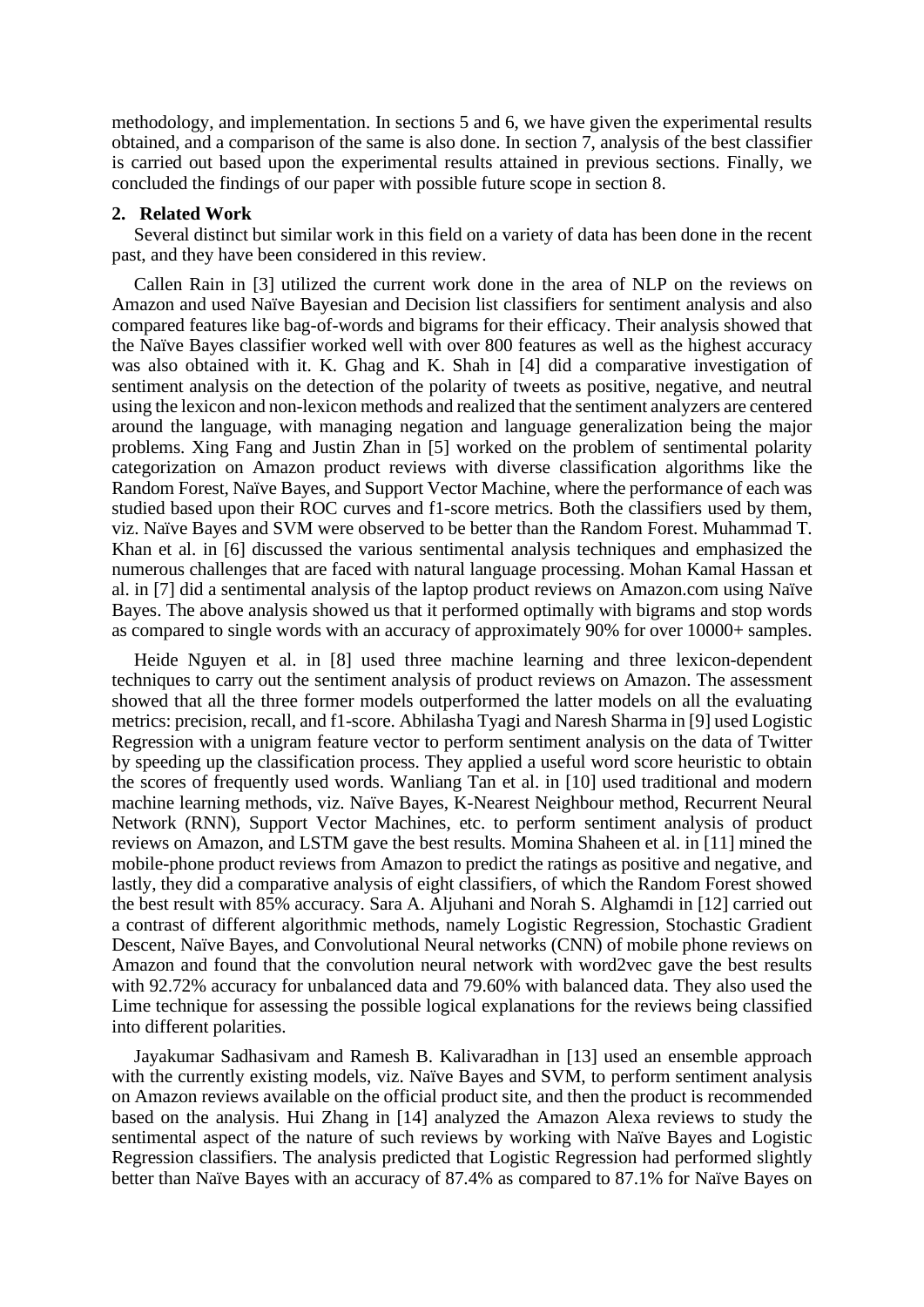the unbalanced dataset. The dataset, which was unbalanced in nature, was balanced by the SMOTE technique, which led to advancing the ROC curve (AUC) scores of these two models from 0.5 to 0.8. Emilie Coyne et al. in [15] discussed the performance of three algorithms, namely Multinomial Naïve Bayes, Long Short-term Memory network (LSTM), and Linear Support Vector Machine (LSVM) based upon the sentimental analysis of 60,000 product reviews selected randomly from Amazon.com. The analysis determined that LSTM performed better among them, with an accuracy of 90%. The best results with LSTM were achieved on the remaining 3.94 million reviews with an accuracy of 92%. Vineet Jain and Mayur Kambli in [16] discussed the sentimental analysis on Amazon product reviews with different supervised and unsupervised machine learning techniques and models like Naïve Bayes, Logistic models, etc. were evaluated based upon their bag of words accuracy and TF-IDF scores, where both of these models performed similarly. K. Ashok Kumar et al. in [17] used supervised machine learning methods to perform sentiment analysis of Amazon product reviews, and their model is capable of determining whether the consumer intends to propose the product or not.

## **3. Machine Learning Methods**

To carry out our research, we have done a comparison of five diverse methods on reviews to assign them with different polarities by building a prediction model on the Amazon mobile phone reviews dataset.

#### *A. Multinomial Naïve Bayes*

This model is a widely used classifier for the classification problem that has discrete features. It follows a probabilistic approach in which the feature vectors signify the count of frequencies, and certain events are produced by a multinomial. If we have a class y with *n* features, then the distribution is parametrized by vectors  $\theta_y = \theta_{y1}, \theta_{y2}, \dots, \theta_{yn}$  where  $\theta_y$  is assessed using relative frequency counting:

$$
\hat{\theta}_{yi} = \frac{N_{yi} + \alpha}{N_y + \alpha n}
$$

Where in a sample of class *y*,  $\theta_{yi}$  is the probability  $P(x_i | y)$  of the feature *i*;  $N_{yi}$  is the total occurrences of *i* in *y* and for class *y*,  $N_y$  is the cumulative count of all the features, with  $\alpha$  being the smoothing priors [18, 19].

#### *B. Support Vector Machine*

This model is a robust supervised learning algorithm that is created on a learning framework and is based upon statistics. This model is mainly used for classification problems. If we plot different groups or classes of data in an n-dimensional space then SVM performs classification by finding a hyperplane in this space, that differentiates the class of data. And it draws these hyperparameters by transforming the data using kernels.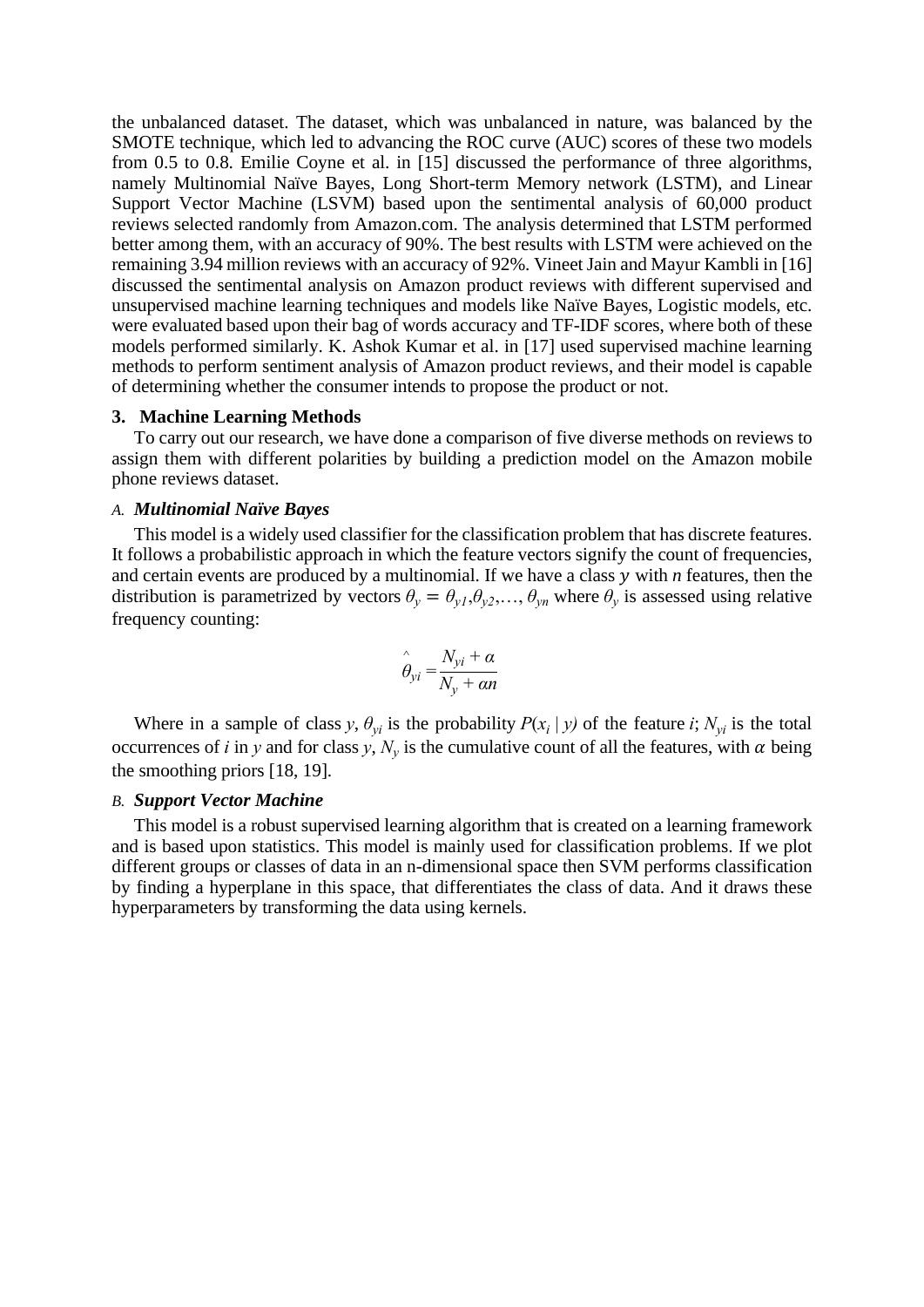

**Fig. 1.**Classification with the help of SVM.

The hyperparameter having the largest margin or distance from the classes of data is then chosen as the best hyperparameter [20]. In Fig. 1, the squares represent the support vectors with  $H_1$ ,  $H_2$ , and  $H_3$  as the margin classifiers. The H3 plane separates the data with the largest margin and therefore correctly divides the data.

## *C. Logistic Regression*

It is a predictive model that is significantly used for predictive analysis and in cases when the target variable is categorical [21]. And for our research, we have specifically used Multinomial Logistic Regression that classifies the review as positive, negative, or neutral by re-running the binary classification for each class multiple times. This method is implemented by choosing a threshold value that helps in differentiating a class of data and thereby helps in the analysis of the reviews.

## *D. Decision Trees*

It is one of the most basic and useful predictive models that can be used as a regressor or a classifier and has a tree structure in which each node signifies the test value of a certain attribute, each edge links to the result of a test, and it joins directly to the next node. The terminal nodes are the end nodes of the tree that ultimately predicts the sentimental outcome conveyed through the reviews. These work on the principle of binary recursive partitioning, where the data is split into partitions and then into branches [22].

## *E. Random Forest*

It is a model that can also be used as a regressor or a classifier, but it contains a collection of decision trees as an ensemble. And this is a much more efficient model than the Decision Tree, as a group of decision trees will outperform to give a much better result. For this, it makes use of bootstrapping and bagging and has two pre-requisites: one, there should be an actual signal in the features, and second, the predicted values of each decision tree should have less correlation with each other [23]. If we take an individual tree, then during the splitting of each node, every feature is taken into consideration, and the feature that has a significant number of separations between the observations on the left and the right node is preferred. In the Random Forest, each separate tree can choose from a subgroup of features, and hence this results in a lower correlation across many trees.

# **4. Data and Methodology**

Here, we have unveiled the methodology and procedure utilized to classify the polarity of mobile phone reviews. The dataset is categorized into two groups, viz. training and testing. The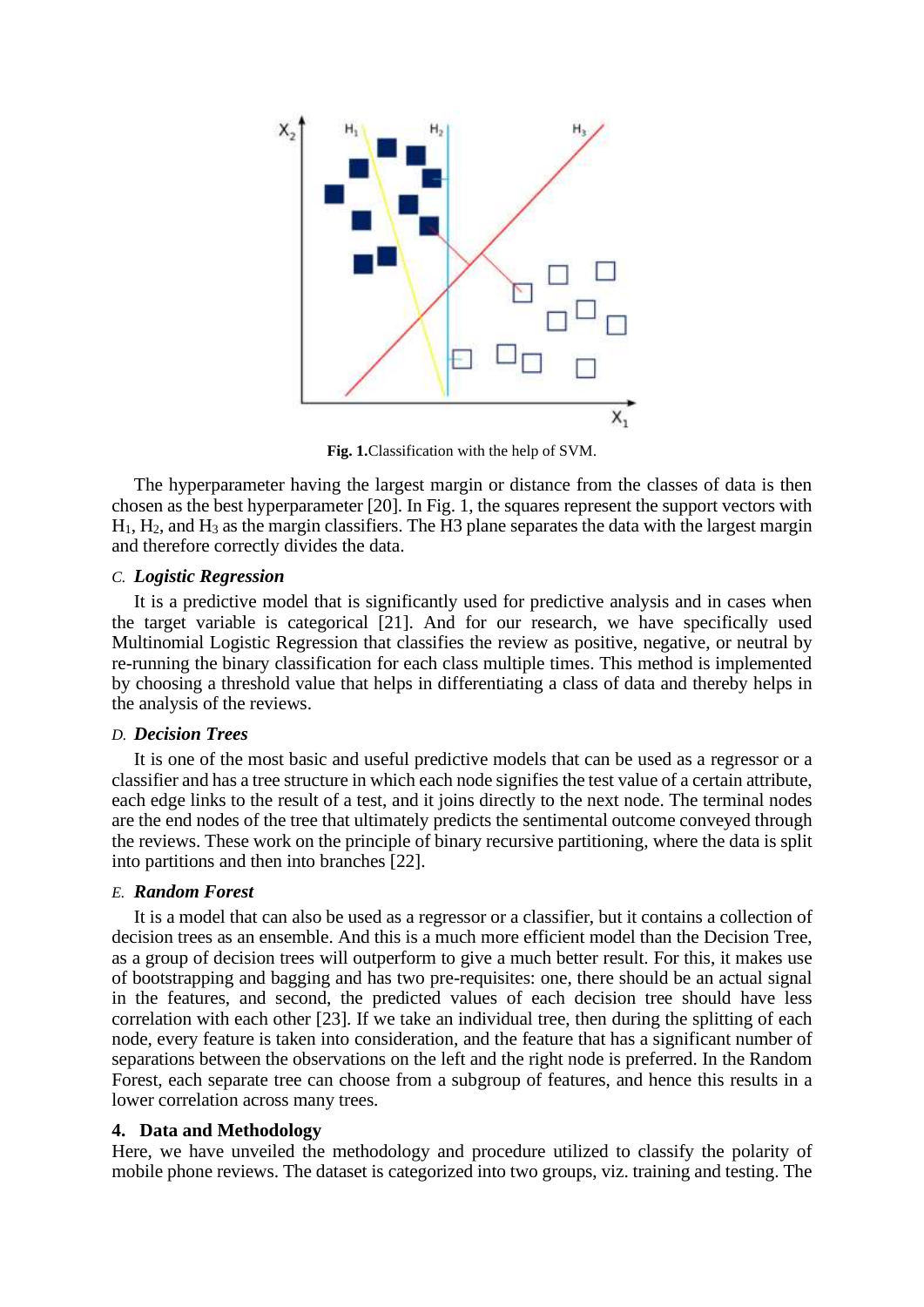former set is used to understand the classifier, whereas the latter one is used to test and assess the score of our classifier. And Fig. 2 shows the methodology followed.



**Fig. 2.**Approach followed.

# *a. Data Collection*

For this research, we chose the Amazon reviews of unlocked mobile phones, and they are available on Kaggle. This dataset file is available in a comma-separated values (CSV) format. The dataset has more than 400,000 reviews of different variety of unlocked mobile phones, and it primarily consists of 6 columns, namely:

- i.*Product Name:* This column contains the name of the product. For example, the Sprint EPIC 4G Galaxy SPH-D7.
- ii.*Brand Name:* This column contains the brand of the corresponding product. For example, Samsung.
- *iii.Price:* This column contains the cost of the product. For example, the cost of the Sprint EPIC 4G Galaxy SPH-D7 is \$199.
- iv.*Rating:* This column contains the rating of the corresponding product in a range of 1 to 5.
- *v.Reviews:* This column gives the description of the user experience that he/she has given to the product on Amazon.

vi.*Review Votes:* This column contains the number of people who find these reviews useful.

# *b. Data Preprocessing*

After the data is collected, it is pre-processed for further analysis. This step involves multiple procedures that are carried out to ensure efficient working with data. It involves 6 steps:

- *i. Tokenization:* In this, we separate a piece of text into smaller units which are termed tokens. These tokens can be words, characters, sub-words, phrases, and symbols in which we discard the punctuation marks to allow simpler and efficient analysis.
- ii.*Removing Stop Words:* Here, we discard all stop words, that do not convey significant importance to the structure of the input sentence (review), and therefore helps in increasing the total efficiency of data preprocessing.
- iii.*Conversion to Lower Case:* In this step, all the upper-case words were converted to lowercase to avoid ambiguity in the data.
- iv. *Stemming:* Now in this step, we reduce the words into a root, also known as a stem, to allow effective working with the data. Basically, in this step, we remove the unnecessary suffix and thereby increasing the accuracy of the classification model.
- v. *Removing Punctuations:* In this step, all the punctuation marks, like a full stop, comma, colon, etc., are removed.
- vi. *Labeling the Data:* Finally, in this step, we categorize the column '*Rating'* into 3 parts: positive (labeled as 2), neutral (labeled as 1), and negative (labeled as 0).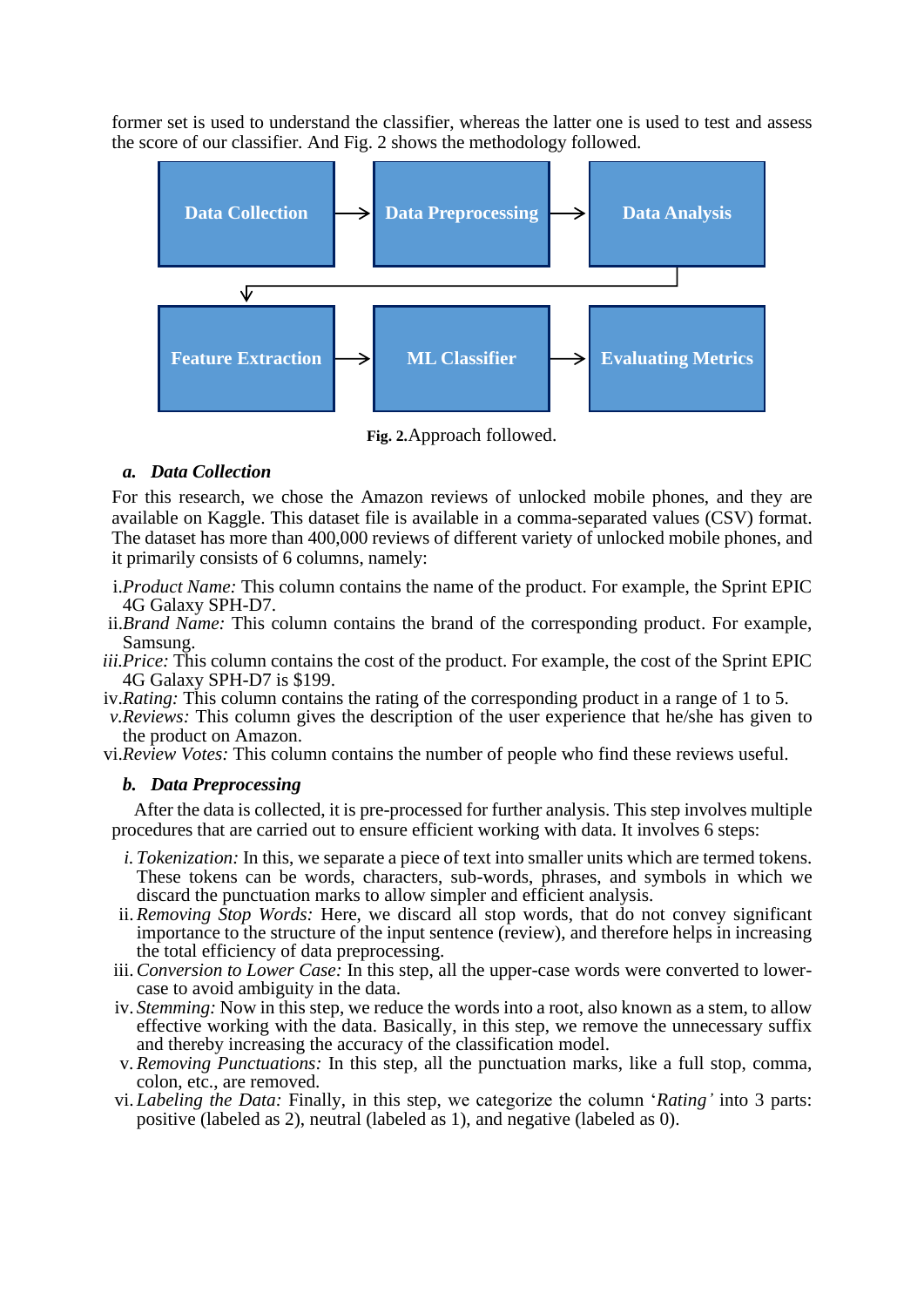

**Fig. 3.**Distribution of rating from 1–5 with respect to their count.



**Fig. 4.**The number of reviews for top 50 brands.



**Fig. 5.**Distribution of reviews length and their rating.

## *c. Data Analysis*

After the pre-processing, the data is analyzed for further action. And we carried out the analysis in the following ways:

i.*First,* we analyzed the inclination and distribution of the ratings and observed that most of the ratings, which are approximately 140,000+, were given 5 stars for a variety of mobile phones. This rating is based on the scale of 1–5 of Amazon's rating scale. This is depicted in Fig. 3.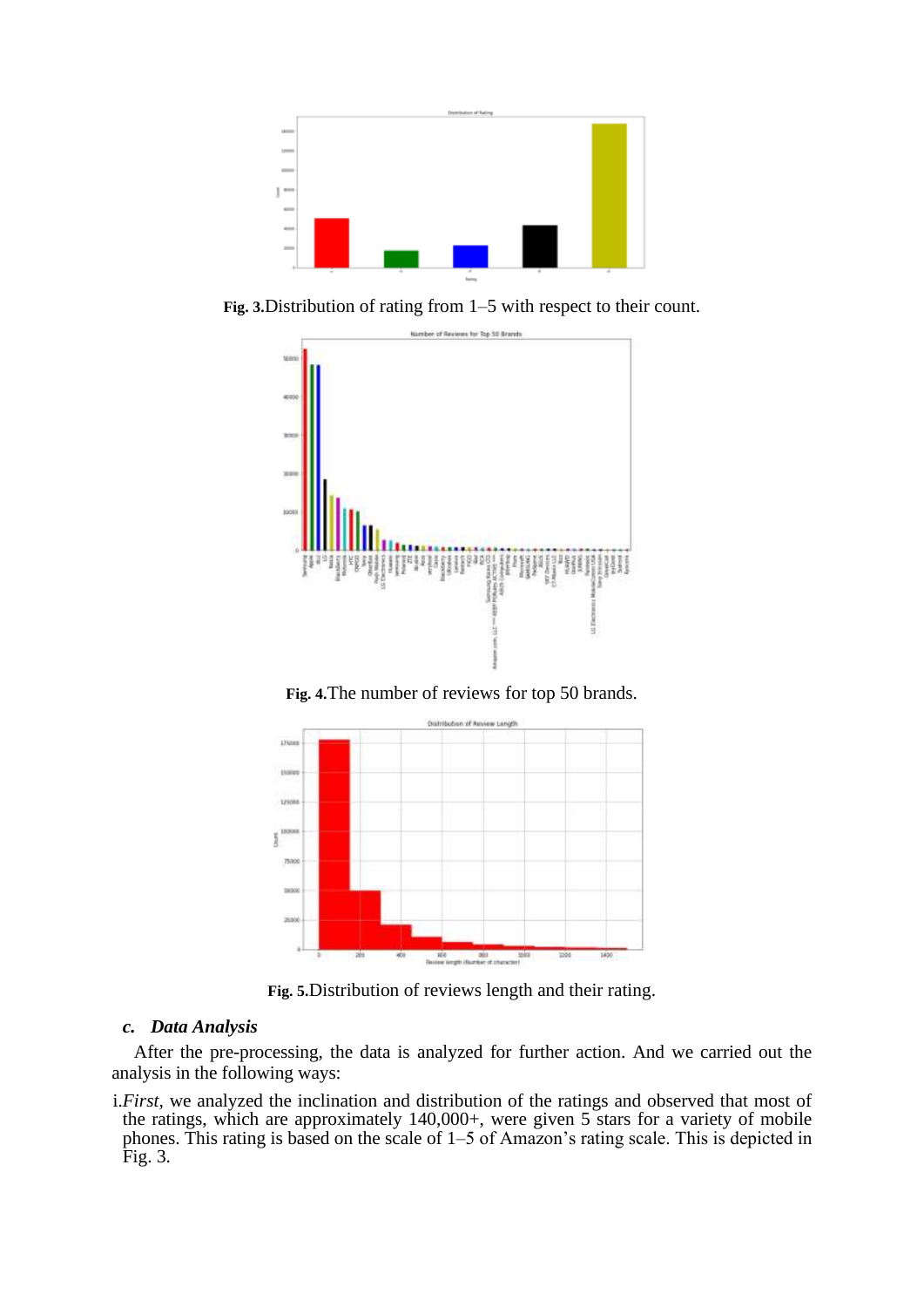- ii.*Second,* we analyzed the number of reviews that were given for the top fifty brands and observed that most reviews were given to 'Samsung', followed by other brands, with over 50,000+ reviews given to a variety of 'Samsung' products and approximately 45,000+ reviews were given to the 'Apple' brand. Fig. 4 illustrates this.
- iii.*Finally,* we analyzed the distribution of the review length, which is the total count of characters in a particular review, and observed that over 175,000+ were less than 200 characters long. This is shown in Fig. 5.

#### *d. Feature Extraction*

After the analysis, the necessary features are extracted. As for this research, as we are working on a textual dataset, it can not be directly fed into the model. Therefore, they are first converted into numerical form and then are worked upon for further evaluation. This new format summarizes most of the information conveyed through textual data. And this is done using the Term Frequency-Inverse Document Frequency (TF-IDF) method. In this, the words are evaluated on the basis of their relevancy in the whole review [24]. Term Frequency is the frequency counter of the word in the entire corpus, and Inverse Document Frequency measures the informativeness of that word in the whole set of the corpus. Every individual word has its own set of TF and IDF scores, so multiplying these two scores results in a TF\*IDF score for that word in the corpus [25]. This score helps in evaluating the rarity of a word, i.e., rarity is directly proportional to the value of this score. The higher the score, the higher is the rarity of that word. And with greater rareness, the word is more relevant and tends to appear in top search results. This helps in intercepting the usage of stop words easily [26].

#### *e. Evaluating Metrics*

Finally, after the feature has been extracted, the metrics are used to examine the performance of the models. We use a confusion matrix to describe the performance of each model. This matrix is a table with four different possible values for actual and predicted classes. The confusion matrix is illustrated in Table I.

True Positive (TP) depicts correctly predicted event values, False Positive (FP) depicts incorrectly predicted event values, True Negative (TN) depicts correctly predicted no-event values, and lastly, False Negative (FN) depicts incorrectly predicted no-event values [27, 28]. And this is used for measuring the following parameters:

i. *Precision:* This represents the proportion of predicted positives that are true positives. This metric measures the exactness of the review classified as a positive sentiment [28]. And it is represented by (1).

$$
P = \frac{TP}{TP + FP}
$$
 (1)

*ii. Recall:* This is the proportion of real positives to the entire number of probable positive predictions that can be classified properly. It measures the susceptivity of the review classified as negative sentiment [28]. And it is represented by (2).

$$
R = \frac{TP}{TP + FN} \tag{2}
$$

*iii. F1-Score:* It represents the weighted harmonic mean of both precision and recall [27, 28]. And it is represented either by  $(3)$  or  $(4)$ .

$$
F = \frac{2 \cdot P \cdot R}{P + R} \tag{3}
$$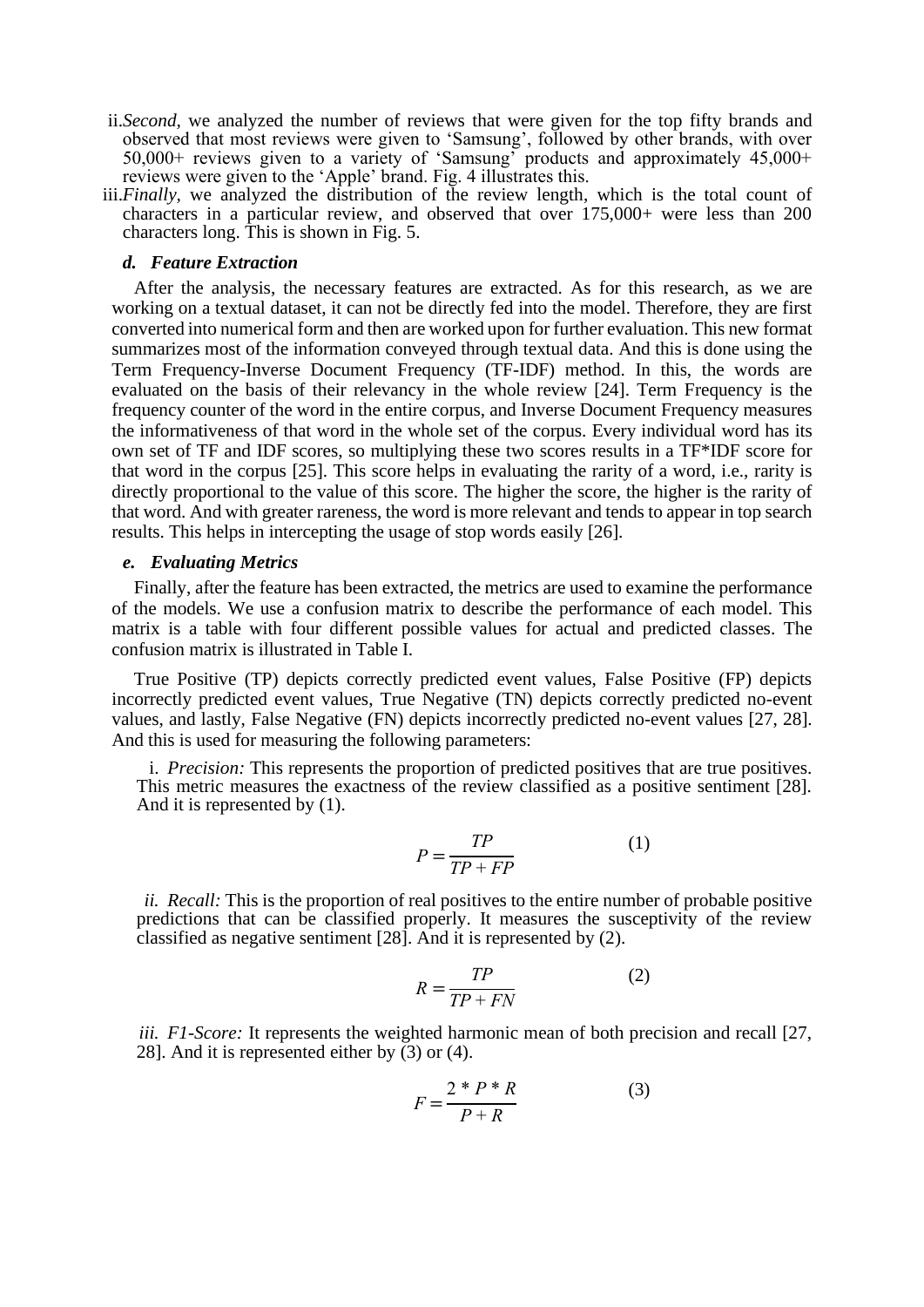$$
F = \frac{2 * TP}{2 * TP + FP + FN} \tag{4}
$$

iv. *Accuracy:* It represents the percentage of true results in the total number of cases that are investigated [28]. And it is represented by (5).

$$
A = \frac{TP + TN}{TP + TN + FP + FN}
$$
 (5)

## **5. Discussion And Results**

The experimental findings from five different classifiers, including Multinomial Naïve Bayes, Support Vector Machine, Logistic Regression, Decision Tree, and Random Forest Classifier, are shown here. Tables II-VI depict the outcomes of the evaluating metrics for three types of labeled data, viz. 0 for a negative, 1 for neutral, and 2 for a positive. The overall result showed that the Random Forest Classifier worked better with the dataset and gave an overall accuracy of 92.33%.

**TABLE I.** CONFUSION MATRIX

|                        |                 | <b>Actual Class</b>   |                       |  |
|------------------------|-----------------|-----------------------|-----------------------|--|
|                        |                 | <b>Positive</b>       | <b>Negative</b>       |  |
| 몽<br>Predicte<br>Class | <b>Positive</b> | <b>True Positive</b>  | <b>False Positive</b> |  |
|                        | <b>Negative</b> | <b>False Negative</b> | <b>True Negative</b>  |  |

**TABLE II.** METRICS FOR MULTINOMIAL NAÏVE BAYES CLASSIFIER

| Label | <b>Precision</b> | <b>Recall</b> | <b>F1-Score</b> | <b>Accuracy</b> |
|-------|------------------|---------------|-----------------|-----------------|
|       | .79              | $0.80\,$      | $0.80\,$        |                 |
|       | ).45             | ∪.∠∠          | 0.29            | 85.19 %         |
|       | ).89             | 0.94          | 0.92            |                 |

**TABLE III.** METRICS FOR SUPPORT VECTOR MACHINE CLASSIFIER

| Label | <b>Precision</b> | <b>Recall</b> | <b>F1-Score</b> | <b>Accuracy</b> |
|-------|------------------|---------------|-----------------|-----------------|
|       | 0.81             | 0.86          | 0.83            |                 |
|       | 0.69             | 1 C           | $0.30\,$        | $\frac{6}{10}$  |
|       | 0.90             | ገ ዓ6          | 0.93            |                 |

**TABLE IV.** METRICS FOR LOGISTIC REGRESSION CLASSIFIER

| Label | <b>Precision</b> | <b>Recall</b> | <b>F1-Score</b> | <b>Accuracy</b> |
|-------|------------------|---------------|-----------------|-----------------|
|       | 0.81             | 0.85          | 0.83            |                 |
|       | 0.61             |               | $0.28\,$        | 26 %            |
|       | 0.90             | 9.96          | 0.93            |                 |

| Label | <b>Precision</b> | <b>Recall</b> | <b>F1-Score</b> | <b>Accuracy</b> |
|-------|------------------|---------------|-----------------|-----------------|
|       | 0.84             | $0.83\,$      | 0.84            |                 |
|       | ).66             | へ ぐつ<br>U.J   | 0.61            | 88.59 %         |
|       | ).93             | ).94          | 193             |                 |

**TABLE VI.** METRICS FOR RANDOM FOREST CLASSIFIER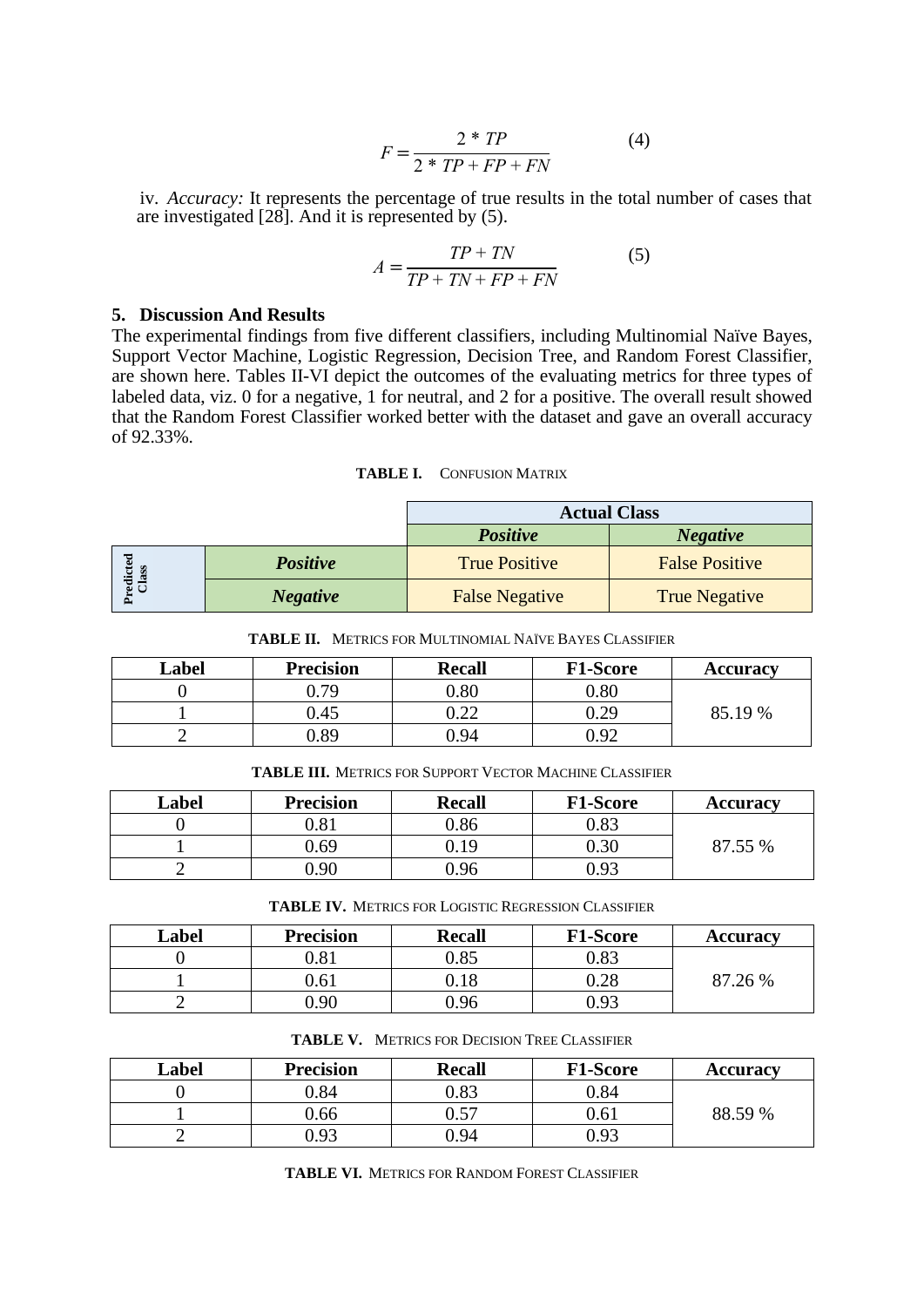| Label | <b>Precision</b>  | <b>Recall</b> | <b>F1-Score</b> | <b>Accuracy</b> |
|-------|-------------------|---------------|-----------------|-----------------|
|       | 0.92              | 0.85          | 0.90            |                 |
|       | 0.97              | ∩ <ኅ          | 0.68            | $2.33\%$        |
|       | 0.92 <sub>1</sub> | N 99          | 0.95            |                 |

| <b>Classifiers</b>             | <b>Accuracy</b> |
|--------------------------------|-----------------|
| <b>Multinomial Naïve Bayes</b> | 85.19 %         |
| <b>Support Vector Machine</b>  | 87.55 %         |
| Logistic Regression            | 87.26 %         |
| Decision Tree                  | 88.59 %         |
| <b>Random Forest</b>           | 92.33 %         |

**TABLE VII.** CLASSIFIERS AND THEIR CORRESPONDING ACCURACY

## **6. Comparison of the Classifiers**

We have now compared the outcomes of the five classifiers that were obtained in the previous section. And this comparison is done by considering accuracy. Table VII shows the comparative analysis with accuracy. The results obtained from all the classifiers were analyzed. The Random Forest gives us the best outcomes and outperformed all the other classifiers with the highest accuracy of 92.33%, thus it works well with the given dataset of Amazon mobile reviews, while the Multinominal Naïve Bayes classifier showed the least accuracy of 85.19%. Hence, it is important to examine the reasons for the outperformance of the Random Forest over others in the dataset. As mentioned earlier, a Random Forest can be used as a classifier or a regressor that is majorly an ensemble of many Decision Trees. This factor alone provides it with the following advantages over Decision Trees and other bagging classifiers that have the same hyperparameters as the Random Forest when trained on a large variety of datasets:

i. *Performance:* The prediction score computed by the Random Forest is the prediction score of the majority of trees in the Random Forest for a given target variable, and the majority outweighs the prediction score of an individual tree. Additionally, the overall prediction error is also reduced when we take the average of prediction scores of multiple trees in the Random Forest giving the same numerical value for the target variable.

ii. *Robustness:* The probability of overfitting a Random Forest is low as compared to an individual Decision Tree or other classifiers that we have used. This is attributed to randomness in the feature selection while splitting the node. Moreover, when we compare a single Decision Tree with the Random Forest, we generally have a high-variance estimator in hand as the prediction estimated by a single Decision Tree can be greatly impacted if we make a small change in the dataset used for training the model. The Random Forest provides us with a chance to make a low-variance estimator by making an ensemble of many Decision Trees where we will use the sampling technique with the replacement of samples for every tree in the Random Forest that is going to be utilised in aggregation for the overall prediction of the model.

iii. *Scalability:* Another important advantage that comes with the Random Forest is its ability to automatically scale the importance of each feature by considering the impurity or error that comes into the prediction of the nodes of the trees. This can help the model to give more relative importance to a feature that introduces less impurity in the overall prediction.

The above inherent advantages of a Random Forest are not the only factors that make us biased towards using this model over others, but we can also improve its performance and training speed by tuning its hyperparameters to either increase its execution speed or the comprehensive prediction accuracy of the model.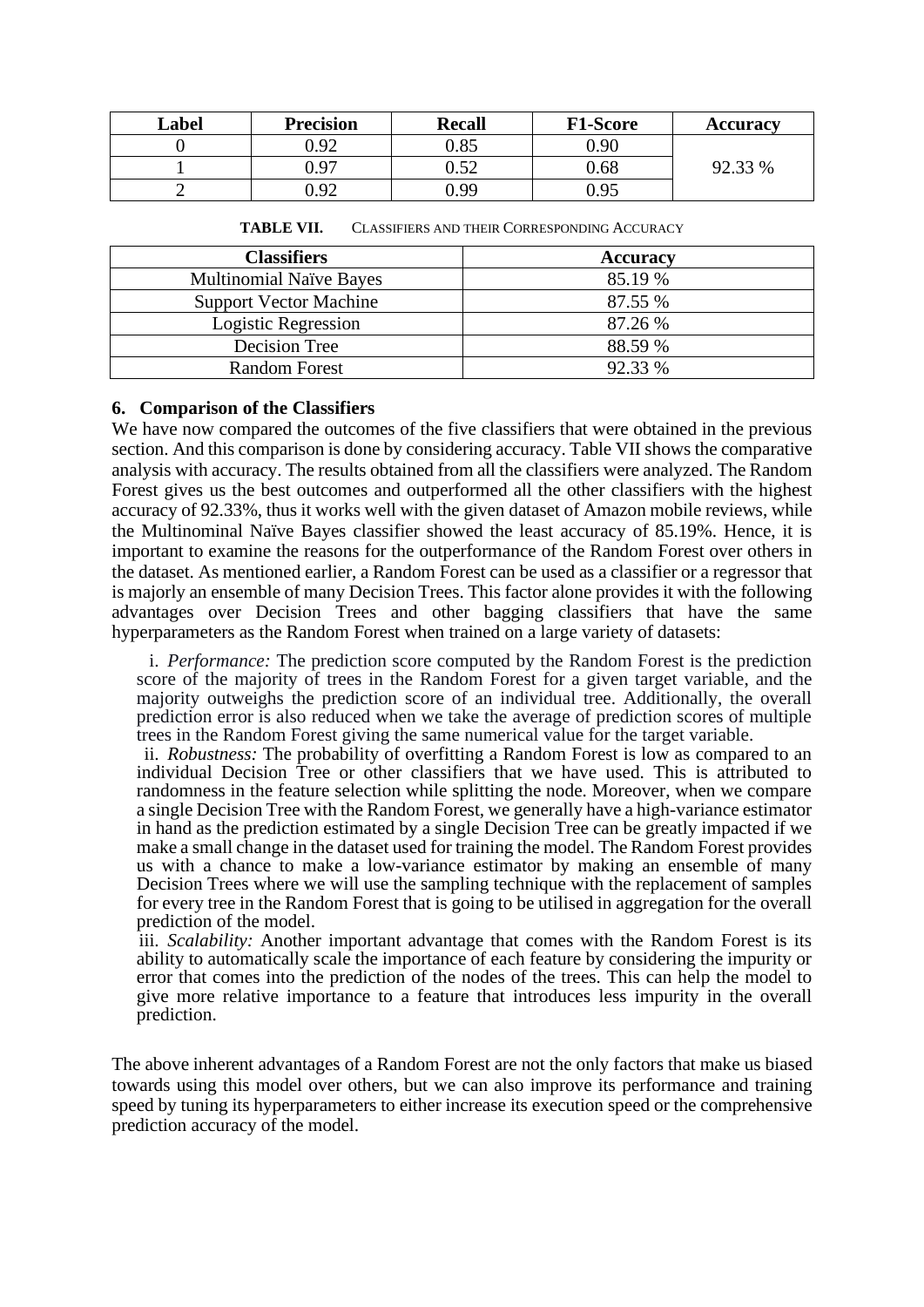#### **7. Experimental Evaluation of Random Forest**

The result of the comparative study shows that Random Forest performed optimally on the unbalanced dataset of Amazon mobile phone reviews. These results encouraged us to analyze the performance of the Random Forest using methods like out-of-bag and cross-validation to fine-tune the Random Forest's hyperparameters. The purpose of doing this analysis only on the Random Forest is inclined towards the aim of finding an optimal classifier that may have higher chances of performing better as compared to other standard classifiers used to carry out sentiment analysis for product manufacturers. The Random Forest is an adjustment provided for the bagged decision trees to form a large number of de-correlated trees that can additionally enhance predictive execution with reasonably less need for hyperparameter tuning [29]. However, simple alteration of bagged trees can result in tree-correlation that in turn restricts the impact of variance reduction. This is conquered by mixing more randomness into the treedeveloping cycle [30]. As through the algorithm, a bootstrap sample is arbitrarily chosen for training and a random sample of features for each split, therefore a more different arrangement of trees is generated that will in general decrease the tree-correlation and raise the predictive power significantly. The variables and limits of the Random Forest are the parameters utilized to split each node throughout training, and Scikit-Learn [31] is not an assertion to provide an ideal solution as it applies a default set of reasonable hyperparameters for all the models. Thus, it is impractical to determine the best hyperparameters beforehand and a greater need arises to rely on an analytical approach.

We now have a trained Random Forest model which is optimal for the Amazon mobile reviews, but in pursuit of a greater degree of optimal performance, we analyzed the performance of this classifier. There are many ways to do this. For example, we can collect more data and then perform feature engineering, and this generally gives the best result in terms of the time contributed to the improved performance. But once all the data sources have been drained and are unknown to the variables of manipulation, then we can tune the hyperparameters of our model. We have tuned the parameters of the Random Forest in primarily two ways.



Fig. 6. Distribution of out-of-bag error and n\_estimators (n\_trees).

#### *a. Tuning of Random Forest by Out-of-bag Error*

Out-of-bag error is a technique utilized for estimating prediction errors for the lowest variance results. This error is essentially the average error for each training observation determined by utilizing the predictions from the trees that do not have these training observations in their corresponding bootstrap sample, thus allowing the random forest to be fit and validated while it is being trained [30]. When the samples are prepared, certain data points fail to be a part of a specific sample during training and form the out-of-bag points. In Fig. 6, we have shown a demonstration of how the out-of-bag error can be helpful for choosing a rough appropriate estimation of n\_estimators, i.e., the number of trees (n\_trees) at which the error balances out, and here it stabilizes near 1000.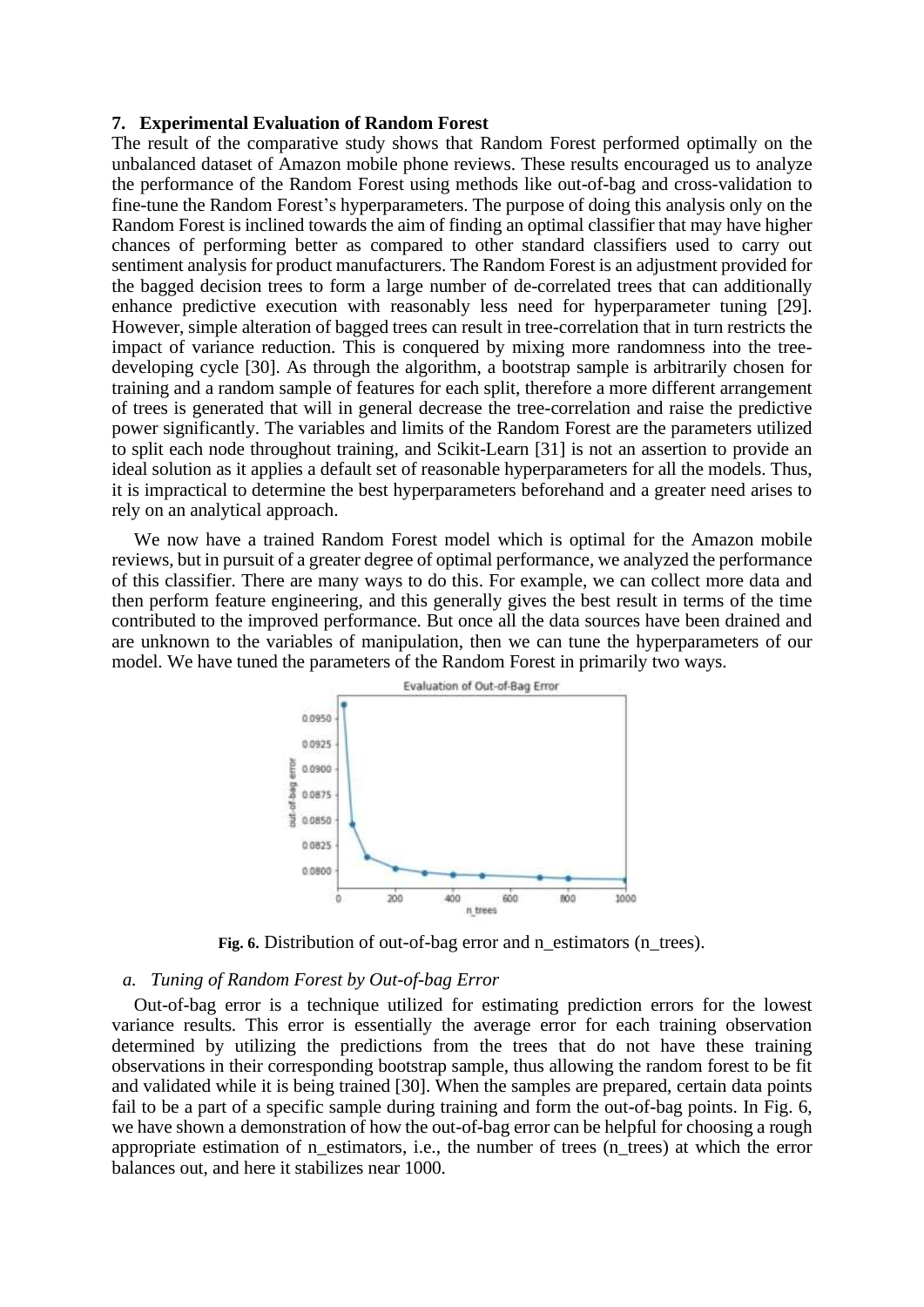#### *b. Evaluation with Out-of-bag Error*

The out-of-bag error estimate can be calculated from the out-of-bag score, i.e., the oob\_score parameter of the Random Forest that is set to be true. It is represented by (6).

$$
oob\ error \ \Box \ \Box \ \ oob\ score \qquad \qquad (6)
$$

There are various advantages to using oob score for the analysis of the Random Forest, like no data leakage, better predictive models, and no overfitting of the model resulting in less variance, which comes at the expense of more time spent on validating the model using oob\_score. The overall evaluation metrics revealed that the Random Forest performed slightly better when we selected n estimators as 1000, and the experimental result is depicted in Table VIII.

| Label | <b>Precision</b>  | <b>Recall</b> | <b>F1-Score</b> | <b>Accuracy</b> |
|-------|-------------------|---------------|-----------------|-----------------|
|       | 0.92              | 0.88          | 9.90            |                 |
|       | 97,               | ∪.J∠          | 0.68            | 92.55 %         |
| -     | 0.92 <sub>1</sub> | -99           | ).96            |                 |

**TABLE VIII.** METRICS FOR RANDOM FOREST CLASSIFIER WITH OOB\_SCORE

#### *c. Cross-validation of Random Forest*

Cross-validation is a method that is used in the estimation of metrics that measures the performance of any classifier by first training it on one subgroup of the data and then evaluating its performance based upon certain metrics on another subgroup of the data from the original dataset [32]. Generally, we estimate the training error of the model by evaluating it after training. But this limits us to know the performance of our classifier only on the data on which the training was performed. However, when we test our model on an unknown dataset, our classifier might be overfitted [33]. An overfitted model may give impressive results on the training dataset but can not be applied to new real-world applications. Therefore, the standardization for optimizing the hyperparameters that account for overfitting of the data through cross-validation techniques is as follows:

i. *Holdout Method:* It is one of the simplest cross-validation techniques in which the input data is divided into different sets of data [32]. The Random Forest is first trained, and then it undergoes testing subjected to a different set of performance metrics. The dataset can be split into any standard ratio, like 80:20. The metrics obtained in Table VI are computed through the holdout method, in which "reviews" of the Amazon mobile reviews dataset are mixed up anyhow before it undergoes splitting. Though we have trained the model on a different combination of samples, it can not guarantee that the training set that has been selected demonstrates the whole data.

ii. *Cross-validation with K-fold:* It is a method that is used to enhance the basic holdout method as when the data is limited, removing a part of it for validation may give rise to underfitting, so we can utilise this method in which the data is separated into distinct subgroups of a number k and the simple holdout based idea is rehashed k number of times [32], thus ensuring that the score of the Random Forest is not dependent upon the way we select our training and testing set, resulting in a less biased model compared to other methods. And generally, k is taken as 3, 5, or 10 while using this method.

#### *d. Evaluation of Metrics with Cross-validation*

A hyperparameter is a model parameter that is defined before training begins [33]. Various models have numerous diverse hyperparameters that can be set, and we have validated our model using 3-fold cross-validation on the following four parameters for the analysis of the Random Forest:

i. *n\_estimators:* This parameter represents the total number of trees in the Random Forest which will be generated when it grows during the training and testing of the data. The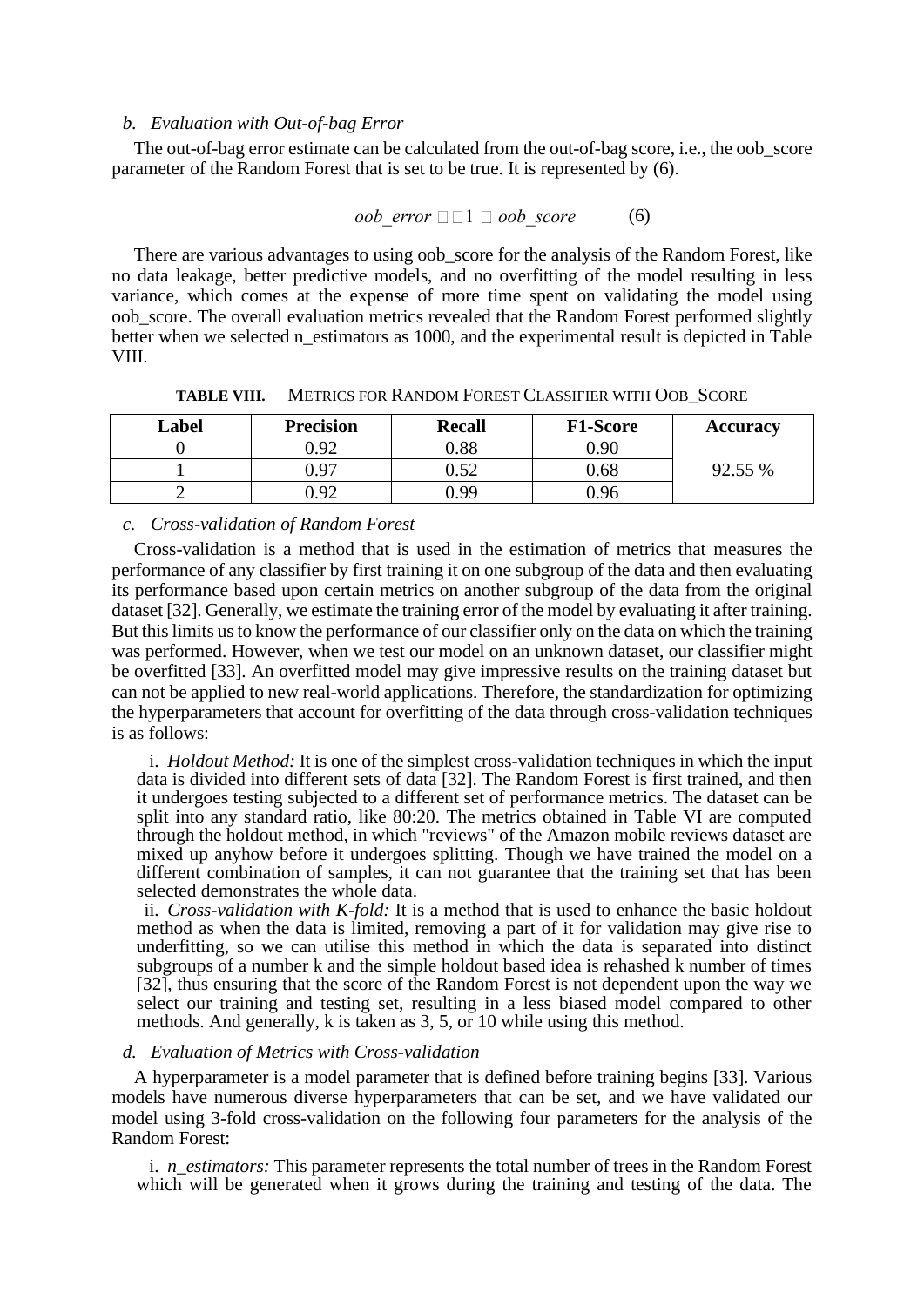standard value of this parameter is 10. We can get better performance if we use higher values of this parameter, but the training time of the model is compromised. The validation curve was created for the n\_estimators parameter for a range of values from 20 to 300 and it is depicted in Fig. 7 and 8. The distributions indicate that despite the substantial divergence in training and cross-validation scores, for each of the three cross-validations, the mean training accuracy was more than 98%, while the mean cross-validation accuracy was between 88% and 90% for all n\_estimator values. This demonstrates that despite the large number of n\_esitmators employed, the Random Forest is moderately accurate.





**Fig. 9.**Distribution of score and max\_depth. **Fig. 10.** Distribution of score and

min\_samples\_leaf.

ii. *max\_depth:* It determines the greatest profundity of each tree, and its standard value is none. It essentially controls the maximum depth of each tree in a Random Forest. The Random Forest was 3-fold cross-validated on values ranging from 10 to 200 for max\_depth. Fig. 9 shows that when max\_depth is 75, then the cross-validation score is above 80%, whilst the training score is above 85%. Although we may select a larger value that gives us

**Fig. 7.**Distribution of score and n\_estimators. **Fig. 8.**Distribution of score and n\_estimators.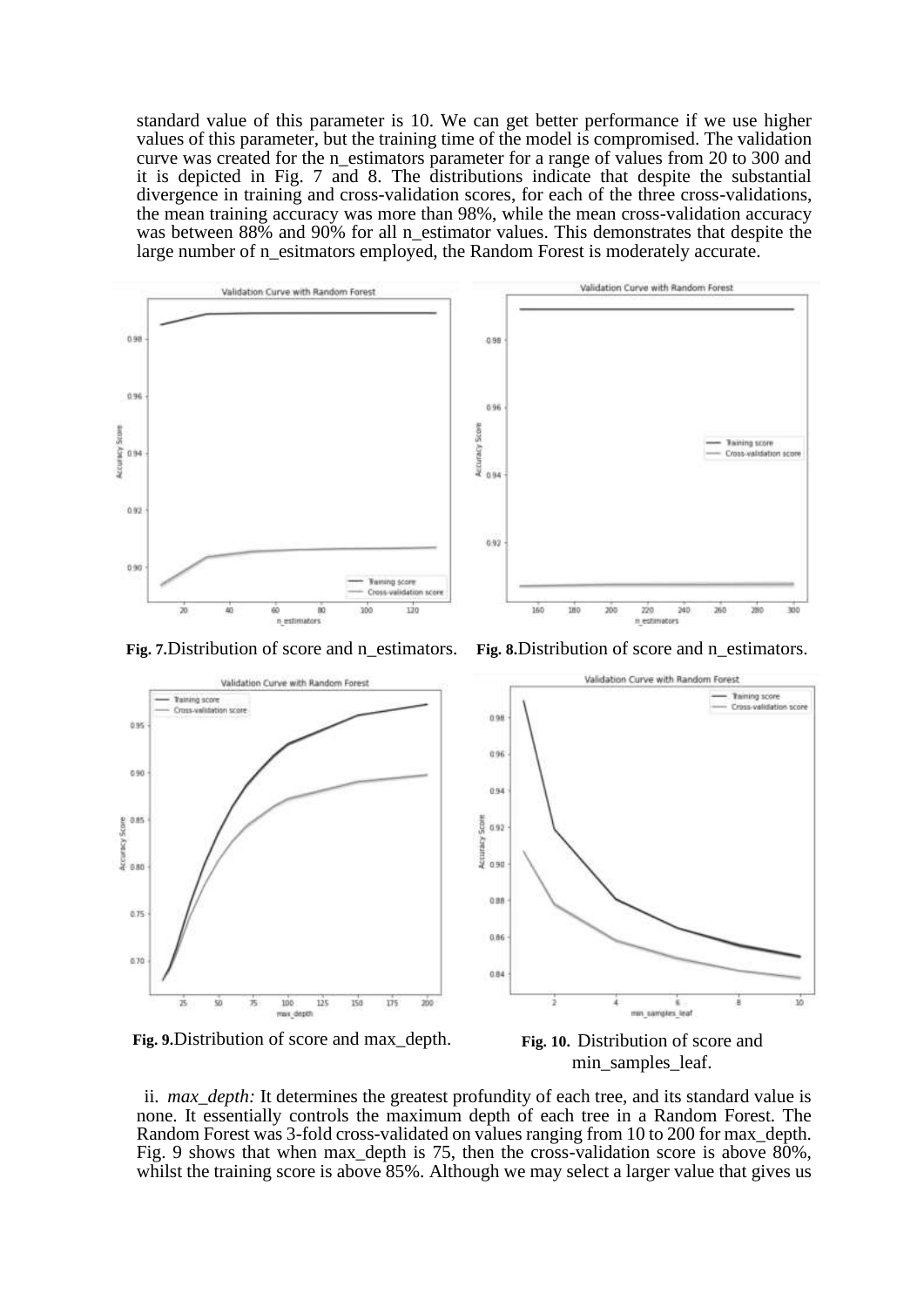the maximum accuracy while training the Random Forest, this may however lead to overfitting of the training data and might result in a model that is not suitable for certain purposes.

iii. *min\_samples\_leaf:* It determines how many samples are required at each leaf node, and its standard value is one. The cross-validation curves in Fig. 10 suggest that the standard value of one is the best choice.

iv. *min* samples split: It signifies the lowest possible number of samples that are essentially needed to separate an internal terminal node, and its standard value is two. The cross-validation curve in Fig. 11 shows that the standard value of two is the most appropriate value for this parameter. We will have more generic terminal nodes if we choose bigger values for the minimal number of samples that are necessary before an internal node splits, which will affect the overall accuracy.

The suggested values of all the above parameters when tuned into the Random Forest show us that its performance based on the evaluating metrics in Table IX decreased even though we have cross-validated the model at the expense of a large amount of validating time spent for the purpose. Although we have obtained a deeper insight into tuning the hyperparameters, they can be used to carry out more exhausting hyperparameter tuning methods like GridSearchCV. It would be more useful to do feature engineering and use the default parameters of the Random Forest for better performance.



Fig. 11. Distribution of score and min\_samples\_split.

**TABLE IX.** METRICS FOR RANDOM FOREST CLASSIFIER WITH THE SUGGESTED VALUES OF HYPERPARAMETERS BY 3-FOLD CROSS-VALIDATION

| Label | <b>Precision</b> | <b>Recall</b> | <b>F1-Score</b> | <b>Accuracy</b> |
|-------|------------------|---------------|-----------------|-----------------|
|       | 0.93             | 0.68          | 0.78            |                 |
|       | .00.             | ∩ 2つ          | 0.48            | 86.35 %         |
|       | ).84             | በ 91          | 0.91            |                 |

# **8. Conclusion and Future Scope**

Reviews are a vital part of an e-commerce platform and are responsible for determining the overall product. With the escalating advancement in technology, the need to understand the sentiments expressed through a review has become highly essential. For our research, we used the TF-IDF feature extraction technique and utilized five classifiers, viz. Multinomial Naïve Bayes, Support Vector Machine, Logistic Regression, Decision Trees, and Random Forest to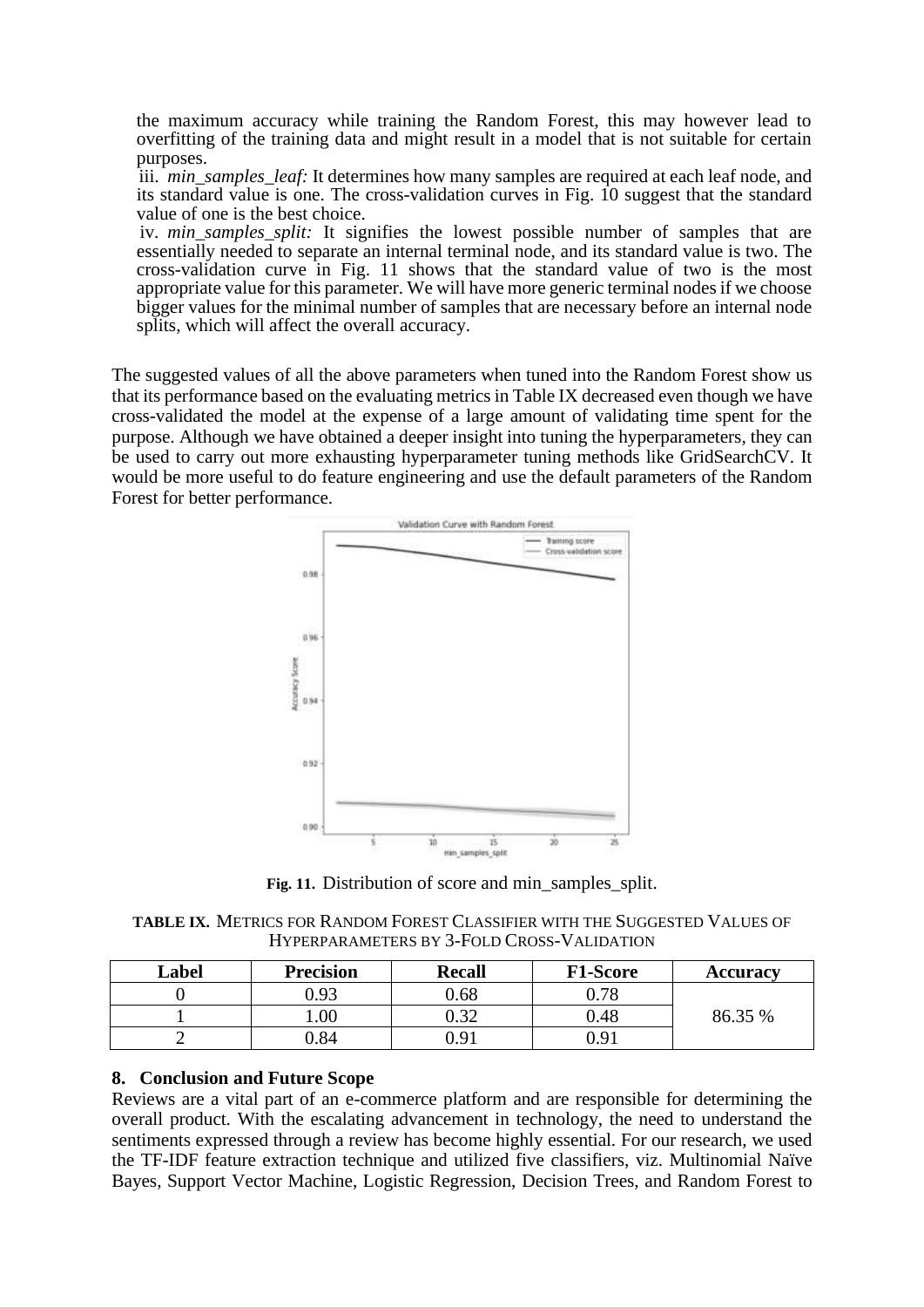carry out the sentimental analysis and classification of Amazon phone reviews and then later did their comparison. And for evaluating the results, we used a confusion matrix and applied four evaluating metrics, namely precision, recall, f1-score, and accuracy. The comparative analysis showed that the Random Forest gave the optimal outcomes with an accuracy of 92.33%. Though the Multinomial Naïve Bayes classifier showed the least accuracy, it can still be used with a smaller dataset as it had an accuracy of 85.19%, and it will work well with a lower number of reviews. Decision Trees were also found to be effective, and they can be utilized in certain cases as they had an accuracy of over 88%. In pursuit of getting a classifier that has a greater degree of optimal performance, the Random Forest was further assessed as it gave the best result with the methodology that was followed. And this was done by tuning parameters of our model with methods like out-of-bag error and 3-fold cross-validation. With the former technique, the accuracy was enhanced to 92.55%, but it was reduced to 86.35% with the latter technique. Therefore, a Random Forest tuned with the help of out-of-bag error can be used as a primary method to perform sentimental analysis and classification of the reviews to reach a decision. For the immediate future, we intend to use additional classifiers and a lexicon-dependent technique with different feature extraction techniques, viz. bag-of-words and word2vec, to get a greater outlook and thereby produce an enhanced model with better accuracy. Apart from the abovementioned intended elements, such as the unsupervised learning approach for future work, we also aim to enhance the performance of the best-selected model from our comparative analysis approach that has been carried out so far. Also, we may work on reviews with emoji and a larger dataset at the same time, to generate an efficient version of the current model. And we additionally aim to work with reviews in different languages to have a bigger scope of reaching out to a wider audience.

# **References**

[1]. Theresa Wilson, Janyce Wiebe, and Paul Hoffmann, "Recognizing contextual polarity in phrase-level sentiment analysis", Proceedings of Human Language Technology Conference and Conference on Empirical Methods in Natural Language Processing, pp. 347–354, 2005. Available at: [https://dl.acm.org/doi/10.3115/1220575.1220619.](https://dl.acm.org/doi/10.3115/1220575.1220619)

[2]. Zhu Zhang, "Weighing stars: Aggregating online product reviews for intelligent ecommerce applications", IEEE Intelligent Systems, vol. 23, no. 5, pp. 42–49, 2008. Available at: [10.1109/MIS.2008.95.](https://doi.org/10.1109/MIS.2008.95)

[3]. Callen Rain, "Sentiment Analysis in Amazon Reviews Using Probabilistic Machine Learning", Swarthmore College, Department of Computer Science, 2013. Available at: [https://www.sccs.swarthmore.edu/users/15/crain1/files/NLP\\_Final\\_Project.pdf.](https://www.sccs.swarthmore.edu/users/15/crain1/files/NLP_Final_Project.pdf)

[4]. Kranti Ghag and Ketan Shah, "Comparative analysis of the techniques for Sentiment Analysis", International Conference on Advances in Technology and Engineering, no. 124, pp. 1–7, 2013. Available at: [10.1109/ICAdTE.2013.6524752.](https://doi.org/10.1109/ICAdTE.2013.6524752)

[5]. Xing Fang and Justin Zhan, "Sentiment analysis using product review data", Journal of Big Data, vol. 2, no. 1, pp. 5, 2015. Available at: [https://doi.org/10.1186/s40537-015-0015-2.](https://doi.org/10.1186/s40537-015-0015-2)

[6]. Muhammad T. Khan, M. Durrani, Armughan Ali, Irum Inayat, Shehzad Khalid and Kamran H. Khan, "Sentiment analysis and the complex natural language", Complex Adapt Syst Model, pp. 1–19, 2016. Available at: [https://doi.org/10.1186/s40294-016-0016-9.](https://doi.org/10.1186/s40294-016-0016-9)

[7]. Mohan Kamal Hassan, Sana Prasanth Shakthi, Sasikala Ra, "Sentiment analysis of Amazon reviews using naïve bayes on laptop products with MongoDB and R", IOP Conference Series Materials Science and Engineering, vol. 263, pp. 1–10, 2017. Available at: [10.1088/1757-899X/263/4/042090.](http://dx.doi.org/10.1088/1757-899X/263/4/042090)

[8]. Heidi Nguyen, Aravind Veluchamy, Mamadou Diop, Rashed Iqbal, "Comparative Study of Sentiment Analysis with Product Reviews Using Machine Learning and Lexicon-Based Approaches," SMU Data Science Review, vol. 1, no. 4, Article 7, 2018. Available at: [https://scholar.smu.edu/datasciencereview/vol1/iss4/7/.](https://scholar.smu.edu/datasciencereview/vol1/iss4/7/)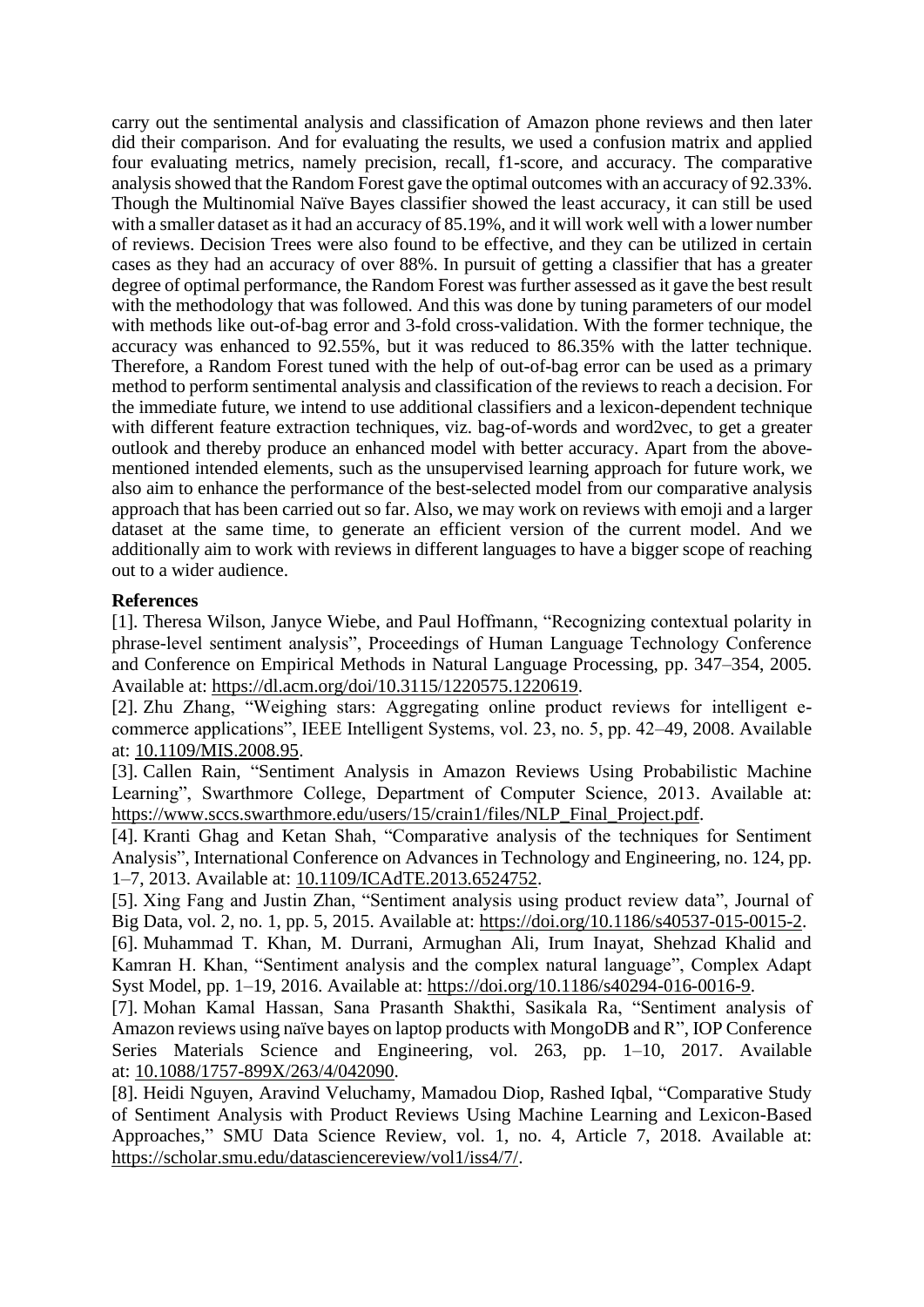[9]. Abhilasha Tyagi, Naresh Sharma, "Sentiment Analysis using Logistic Regression and Effective Word Score Heuristic," International Journal of Engineering and Technology(UAE), vol. 7, no. 2.24, pp. 20–23, 2018. Available at: [10.14419/ijet.v7i2.24.11991.](http://dx.doi.org/10.14419/ijet.v7i2.24.11991)

[10]. Wanliang Tan, Xinyu Wang, and Xinyu Xu, "Sentiment Analysis for Amazon Reviews," International Conference on Human and AI interaction, 2018. Available at: [http://cs229.stanford.edu/proj2018/report/122.pdf.](http://cs229.stanford.edu/proj2018/report/122.pdf)

[11]. Momina Shaheen, Shahid M. Awan, Nisar Hussain, Zaheer A. Gondal, "Sentiment Analysis on Mobile Phone Reviews Using Supervised Learning Techniques," International Journal of Modern Education and Computer Science(IJMECS), vol. 11, no. 7, pp. 32–43, 2019. Available at: [http://www.mecs-press.org/ijmecs/ijmecs-v11-n7/IJMECS-V11-N7-4.pdf.](http://www.mecs-press.org/ijmecs/ijmecs-v11-n7/IJMECS-V11-N7-4.pdf)

[12]. Sara A. Aljuhani, Norah S. Alghamdi, "A Comparison of Sentiment Analysis Methods on Amazon Reviews of Mobile Phones," International Journal of Advanced Computer Science and Applications, vol. 10, no. 6, pp. 608–617, 2019. Available at: [10.14569/IJACSA.2019.0100678.](http://dx.doi.org/10.14569/IJACSA.2019.0100678)

[13]. Jayakumar Sadhasivam, Ramesh B. Kalivaradhan, "Sentiment Analysis of Amazon Products Using Ensemble Machine Learning Algorithm," International Journal of Mathematical, Engineering and Management Sciences, vol. 4, no. 2, pp. 508–520, 2019. Available at: [10.33889/IJMEMS.2019.4.2-041.](http://dx.doi.org/10.33889/IJMEMS.2019.4.2-041)

[14]. Hui Zhang, "Sentiment Analysis on Amazon reviews," pp. 1–13, 2019. Available at: [10.13140/RG.2.2.31090.53447.](http://dx.doi.org/10.13140/RG.2.2.31090.53447)

[15]. Emilie Coyne, Jim Smit, Levent Güner, "Sentiment analysis for Amazon.com reviews," pp. 1–9, 2019. Available at: [10.13140/RG.2.2.13939.37920.](http://dx.doi.org/10.13140/RG.2.2.13939.37920)

[16]. Vineet Jain and Mayur Kambli, "Amazon Product Reviews: Sentiment Analysis", 2020. Available at:  $\overline{a}$  at:

[https://www.researchgate.net/publication/344677952\\_Amazon\\_Product\\_Reviews\\_Sentiment](https://www.researchgate.net/publication/344677952_Amazon_Product_Reviews_Sentiment_Analysis) Analysis.

[17]. K. Ashok Kumar, C. Jagadeesh, Pravin Kshirsagar, Swagat. M. Marve, "Sentiment Analysis of Amazon Product Reviews using Machine Learning," Test Engineering and Management, vol. 82, pp. 5245–5254, 2020. Available at: [http://www.testmagzine.biz/index.php/testmagzine/article/view/1670/1505.](http://www.testmagzine.biz/index.php/testmagzine/article/view/1670/1505)

[18]. Shuo Xu, Yan Li and Wang Zheng, "Bayesian Multinomial Naïve Bayes Classifier to Text Classification," International Conference on Multimedia and Ubiquitous Engineering International Conference on Future Information Technology, pp. 347–352, 2017. Available at: [10.1007/978-981-10-5041-1\\_57.](http://dx.doi.org/10.1007/978-981-10-5041-1_57)

[19]. Konstantinas Korovkinas, Gintautas Garšva, "Selection of Intelligent Algorithms for Sentiment Classification Method Creation," International Conference on Information Technologies, pp. 152–157, 2018. Available at: [http://ceur-ws.org/Vol-2145/p26.pdf.](http://ceur-ws.org/Vol-2145/p26.pdf)

[20]. Richard A. Berk, "Support Vector Machines, In: Statistical Learning from a Regression Perspective," Springer Texts in Statistics, Springer, Cham, 2016. Available at: [https://doi.org/10.1007/978-3-319-44048-4\\_7.](https://doi.org/10.1007/978-3-319-44048-4_7)

[21]. Chao-Ying Joanne Peng, Kuk Lida Lee, and Gary M. Ingersoll, "An introduction to logistic regression analysis and reporting," The Journal of Educational Research, vol. 96, no. 1, pp. 3–14, 2002. Available at: [10.1080/00220670209598786.](http://dx.doi.org/10.1080/00220670209598786)

[22]. Edgar C. Merkle and Victoria A. Shaffer, "Binary recursive partitioning: Background, methods, and application to psychology," The British journal of mathematical and statistical psychology, vol. 64, pp. 161–81, 2011. Available at: [10.1348/000711010X503129.](http://dx.doi.org/10.1348/000711010X503129)

[23]. Jehad Ali, Rehanullah Khan, Nasir Ahmad, Imran Maqsood, "Random Forests and Decision Trees," International Journal of Computer Science Issues, vol. 9, pp. 272–278, 2012. Available at: [https://ijcsi.org/papers/IJCSI-9-5-3-272-278.pdf.](https://ijcsi.org/papers/IJCSI-9-5-3-272-278.pdf)